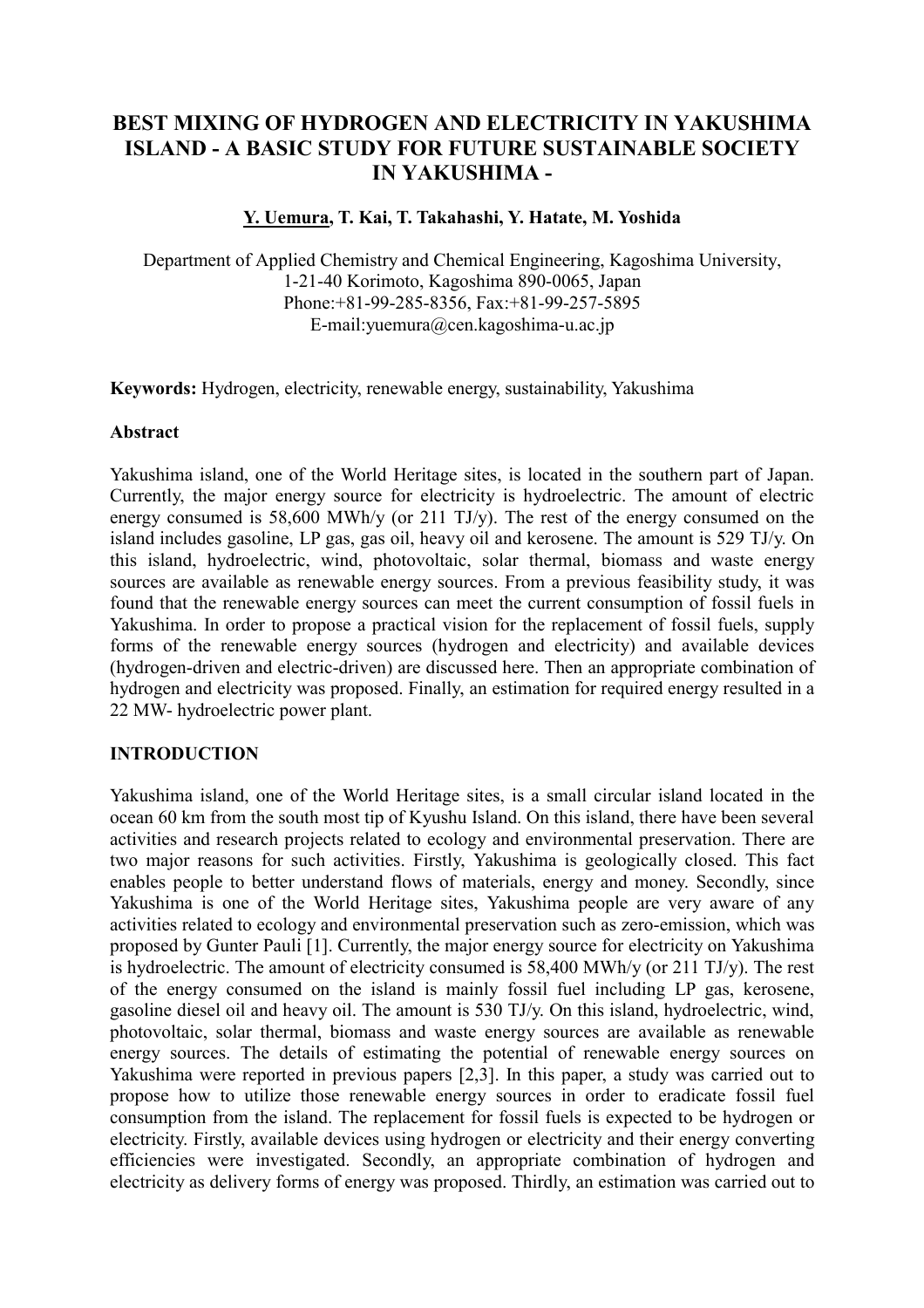determine what amount of renewable energy sources are required to produce the hydrogen and electricity.

# **1. FACTS AND CURRENT ENERGY CONSUMPTION IN YAKUSHIMA**

Figure 1 shows a map of Yakushima, whose area is  $502 \text{ km}^2$ . 95 % of this area consists of mountainous regions. HEPP in Figure 1 stands for 'hydroelectric power plant.' The flat region of Yakushima constitutes the coast line. One of the most characteristic features of Yakushima is the huge amount of rainfall as shown in Figure 2.



Figure 2 Rainfall data of Yakushima.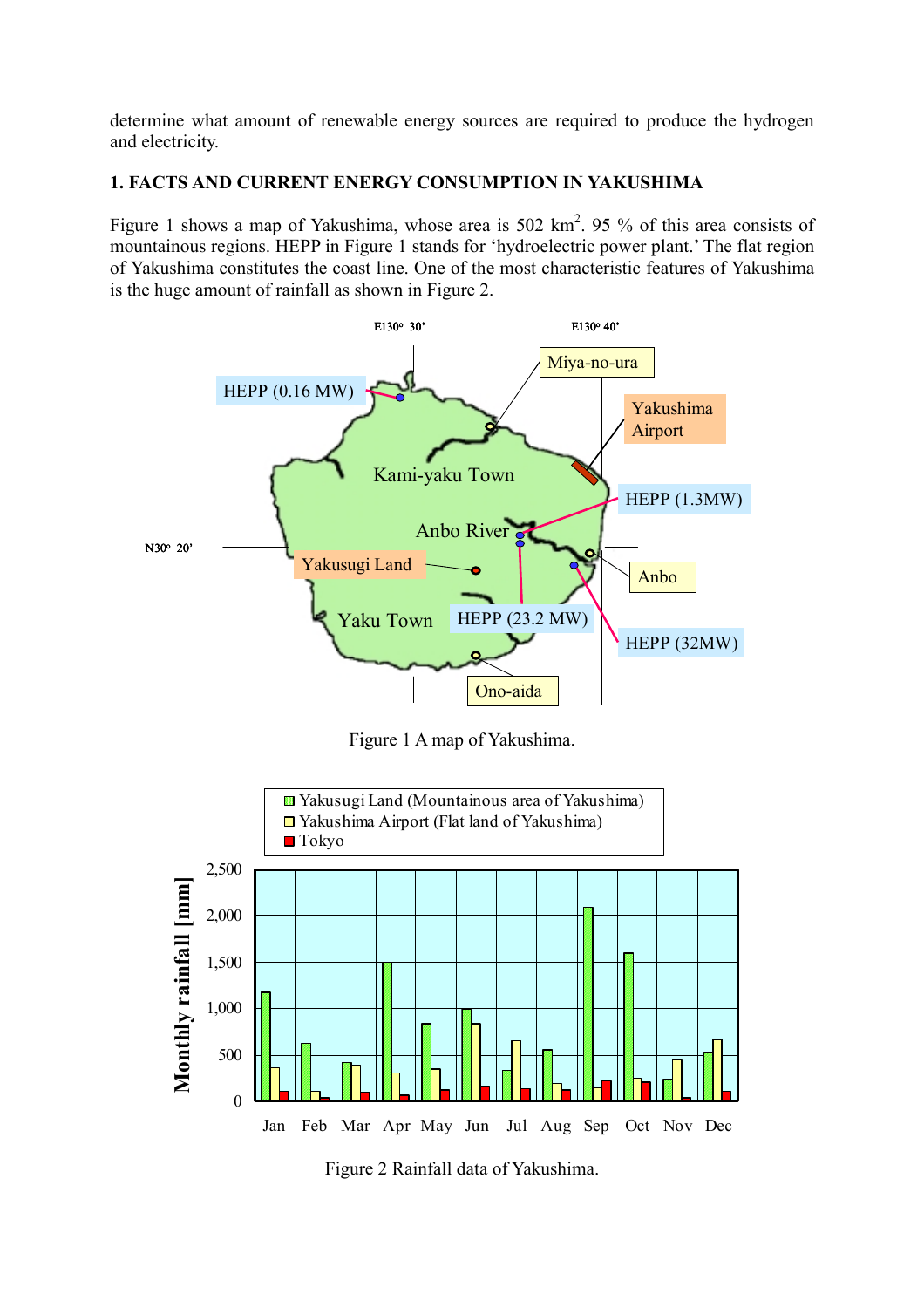The upper half of Yakushima is called Kami-yaku Town and the lower half is called Yaku Town. Miyano-ura is the capital of Kami-yaku Town; Ono-aida is the capital of Yaku Town. Miyano-ura, Anbo and Ono-aida are the most populated places on the island. The population of Yakushima is 14,000, which has undergone little change in the last ten years. From 1960 to 1990, with the decline of Yakushima's lumber business due to cheaper imported lumber, the population decreased from 24,000 to 13,900. The industry structure of Yakushima is summarized in Table 1 as the number of workers in each industry category in 1995. As can be seen from the Table, the four major industries of the island are the primary industries, construction, wholesale and retail, and services.

| Industry  |                      | Kami-yaku | Yaku  | Total | Remarks    |
|-----------|----------------------|-----------|-------|-------|------------|
| Primary   | Agriculture          | 248       | 685   | 933   |            |
|           | Forestry             | 40        | 98    | 138   |            |
|           | Fishing              | 102       | 110   | 212   |            |
| Secondary | Mining               | 10        |       | 14    |            |
|           | Construction         | 512       | 532   | 1,044 |            |
|           | Manufacture          | 379       | 246   | 625   | Decreasing |
| Tertiary  | Wholesale and retail | 708       | 507   | 1,215 | Increasing |
|           | Finance, insurance   | 51        | 55    | 106   |            |
|           | and real estate      |           |       |       |            |
|           | Transportation and   | 254       | 170   | 424   |            |
|           | communications       |           |       |       |            |
|           | Utility supply       | 12        | 12    | 24    |            |
|           | Services             | 749       | 380   | 1,129 | Increasing |
|           | Public servant       | 183       | 160   | 343   |            |
| Total     |                      | 3,248     | 2,959 | 6,207 |            |

Table 1 The structure of industry in Yakushima (number of workers, 1995).

In Yakushima, primarily, the consumed energy sources are classified into two types; electricity and fossil fuels. In the Kyushu area to which Yakushima belongs, most of the electricity is supplied by Kyushu Electric Power Co. Inc. In Yakushima, most electricity is supplied by Yakushima Denko Co. Ltd., whose main product is silicon carbide. The company has three power plants along the Anbo River on the island (see Figure 1), and consumed 16 % of their generated electricity for its silicon carbide production. The rest is delivered to the residential sector in the island. The fossil fuels are LPG, kerosene, gasoline, diesel oil and heavy oil, which are all imported from outside the island. The annual amounts consumed of these energy sources in Yakushima's residential sector are listed in Table 2.

The data are mainly from a local government report [4]. The electricity consumption per capita in Yakushima is therefore 15 GJ/y, whose counterpart for the whole of Japan is estimated as 26 GJ/y [5]. The fossil fuel consumption per capita is 38 GJ/y, whose counterpart for the whole of Japan is estimated as 81 GJ/y [5] (electricity generation use excluded).

Table 2 Energy consumption in Yakushima.

|                | Annual           |       |  |
|----------------|------------------|-------|--|
| Type of energy | consumption      |       |  |
|                |                  |       |  |
| Electricity    | Hydroelectricity | 210.6 |  |
|                | $LP$ gas         | 51.3  |  |
|                | Kerosene         | 58.6  |  |
| Fossil fuels   | Gasoline         | 143.3 |  |
|                | Diesel oil       | 181.3 |  |
|                | Heavy oil        | 95.3  |  |
| Total          |                  |       |  |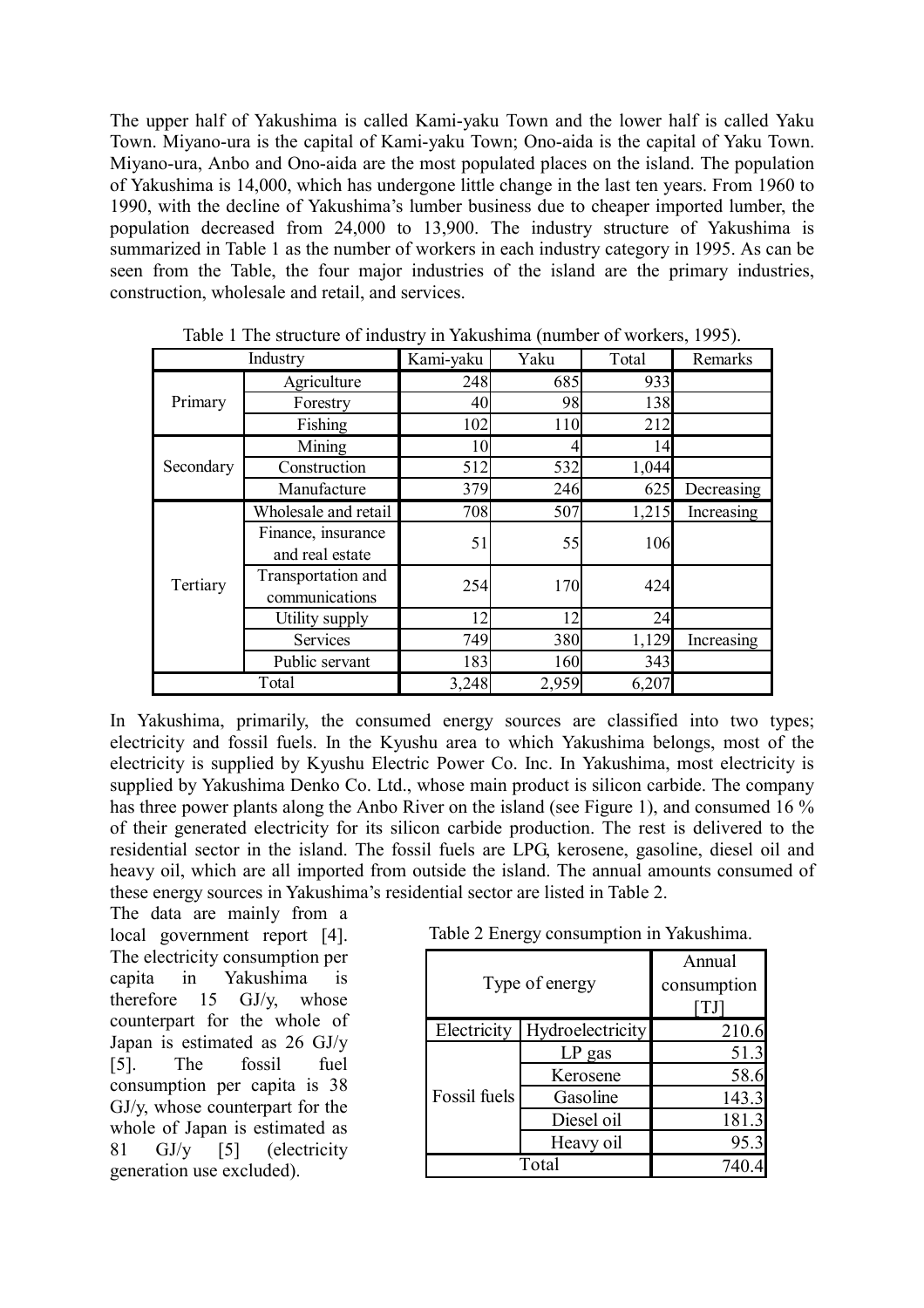# **2. POTENTIAL OF RENEWABLE ENERGY SOURCES IN YAKUSHIMA**

The potential of renewable energy sources in Yakushima was estimated in order to propose how to replace fossil fuels with renewable energy sources. As renewable energy sources, hydroelectric, wind, photovoltaic, solar thermal, biomass and waste energy sources were taken into account in this paper. Each potential is shown in Figure 3, together with the current consumption, as shown above in Table 2. The details of the estimates were described in previous papers [2, 3]. The basic data quoted were from a local government report [6]. The first noticeable thing in Figure 3 is that the hydroelectric potential is huge. This is attributed to the great amount of rainfall in Yakushima as shown in Figure 2. The second is the considerable amount of wind power potential. In 80 % of the area of Yakushima, the average wind velocity is higher than 6 m/s [7], which is the threshold level of acceptable availability for wind turbines. Though the energy of a representative biomass, wood scraps, is only 103.5 TJ/y, a theoretical biomass potential derived from the forest area  $(481 \text{ km}^2)$  and a standard biomass growing rate (288 t-C/ $\text{km}^2$ /y) is 7,800 TJ/y.

| <b>Current consumption</b> |                               |       | RES potential $[TJ/y]$ |                        |                         |  |
|----------------------------|-------------------------------|-------|------------------------|------------------------|-------------------------|--|
|                            | $\lfloor \text{TJ/y} \rfloor$ |       |                        |                        |                         |  |
|                            |                               |       | <<<br>Large excess     | Hydroelectricity 4,129 |                         |  |
|                            | Hydroelectricity 210.6        |       |                        | Wind<br>1,064          |                         |  |
|                            |                               |       |                        | 68.7<br>Photovoltaic   |                         |  |
|                            | <b>Fossil fuels</b>           |       |                        |                        |                         |  |
|                            | LP gas                        | 51.3  |                        | $H2$ and               | Solar thermal<br>88.6   |  |
|                            | Kerosene                      | 58.6  |                        | electricity            | 10.5<br><b>Biogas</b>   |  |
|                            | Gasoline                      | 143.3 |                        |                        | Wood scraps<br>103.5    |  |
|                            | Diesel oil                    | 181.3 |                        |                        | Farm product waste 18.5 |  |
|                            | Heavy oil                     | 95.3  |                        |                        | Municipal waste<br>22.0 |  |
|                            |                               |       |                        |                        |                         |  |

Figure 3 Comparison of current energy consumption with potential of renewable energy sources.

From the discussion above, a feasible option in order to achieve energy sustainability is to replace fossil fuels with renewable energy sources, mainly, hydroelectric power as shown in Figure 3. The delivery forms available are hydrogen and electricity.

#### **3. HOW TO REPLACE FOSSIL FUELS WITH RENEWABLE ENERGY SOURCES**

Now we are ready to discuss how to replace fossil fuels with renewable energy sources in Yakushima. Table 3 shows the current situation of fossil fuel consumption (left), and options for replacing fossil fuels (right). In this paper, the shadowed devices were selected. The process for the selection is discussed below.

As shown in Table 3 (right), for cooking, bath, hot water supply and air conditioning, electric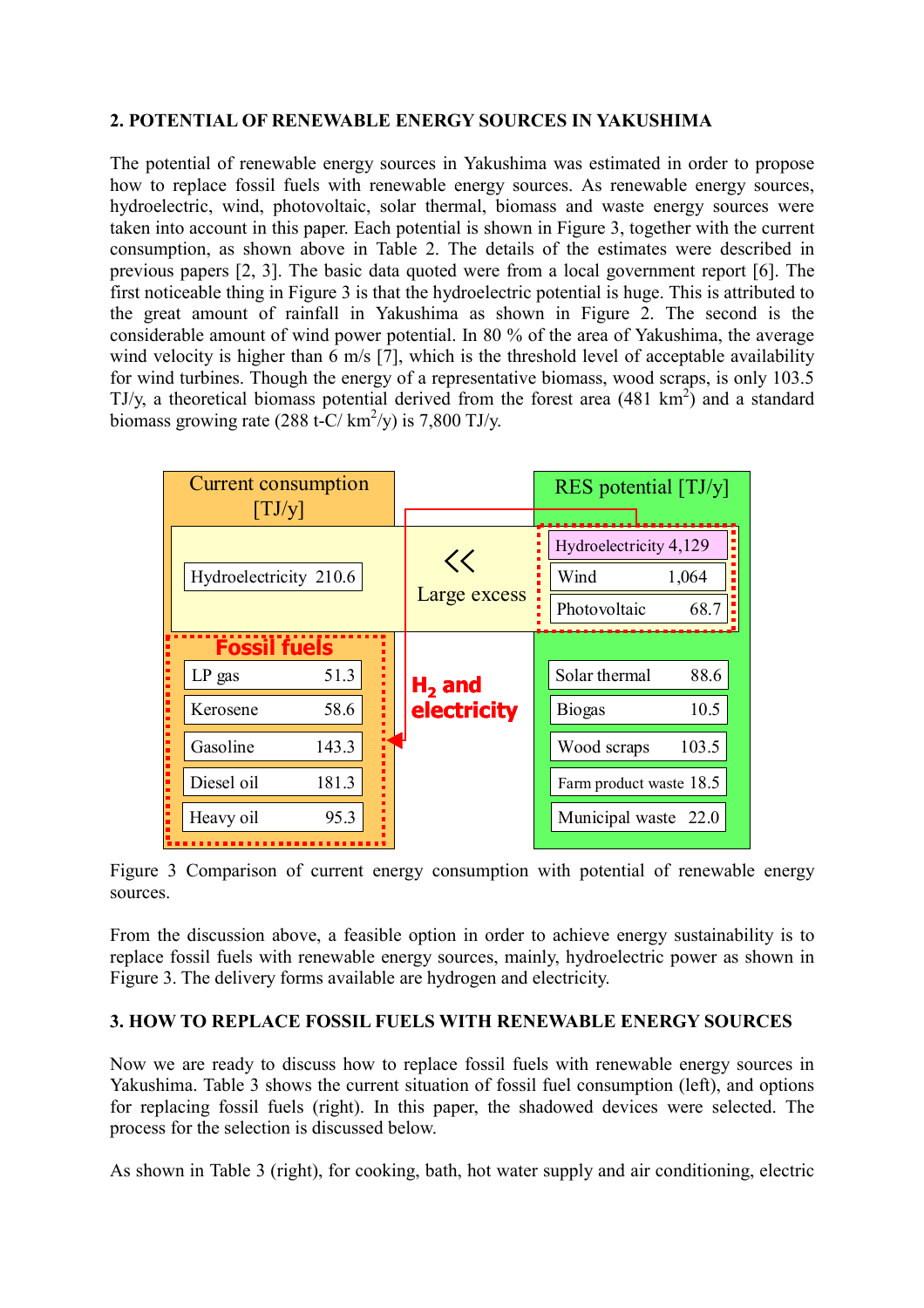appliances are selected, because they have much better efficiency than fuel cells. Especially, in Yakushima, since hydrogen is produced by electrolysis of water, the overall efficacy for utilizing fuel cells becomes poorer.

From the viewpoint of energy efficiency, battery cars are better than fuel cell cars. The things which should be taken into account are that battery cars have some serious disadvantages, such as a long refuelling time, a short cruising distance and a heavy maintenance burden (not only economically, but also environmentally) due to a large battery. This is why fuel cell cars are selected for the replacement of gasoline and diesel cars, even though the technology for fuel cell cars has not yet matured.

|            | Fossil fuels                 |                               | Options for replacing fossil fuels                         |             |                                                          |                                            |
|------------|------------------------------|-------------------------------|------------------------------------------------------------|-------------|----------------------------------------------------------|--------------------------------------------|
| Type       | Use                          | Annual<br>consumption<br>[TJ] | Electic-driven<br>machine for<br>replacing fossil<br>fuels |             | Hydrogen-driven<br>machine for replacing<br>fossil fuels | Annual<br>electricity<br>consumption<br>TJ |
| $LP$ gas   | Cooking                      | 25.6                          | IH cooker                                                  |             |                                                          | 12.8                                       |
|            | Bath and hot<br>water supply | 25.6                          | Electric heater                                            | Fuel cell   |                                                          | 20.5                                       |
| Kerosene   | Bath                         | 52.7                          | <b>Electric</b> heater                                     | Fuel cell   |                                                          | 42.2                                       |
|            | Air conditionig<br>(heating) | 5.9                           | Air conditioner                                            | Fuel cell   |                                                          | 2.0                                        |
| Gasoline   | Automobile                   | 143.3                         |                                                            | Fuel        | Hydrogen                                                 | 149.4                                      |
| Diesel oil |                              | 181.3                         | Battery car                                                | cell<br>car | internal<br>combustion car                               | 218.2                                      |
| Heavy oil  | Ship                         | 23.8                          | Fuel cell ship                                             |             | 28.6                                                     |                                            |
|            | <b>Boiler</b>                | 71.5                          | Electric boiler                                            |             |                                                          | 60.2                                       |
| Total      |                              | 529.7                         | Total                                                      |             | 533.8                                                    |                                            |

Table 3 Options for replacing fossil fuels.

To replace all the fossil fuel consumption in Yakushima, 534 TJ (or 148 GWh) of electricity is required annually. Since the availability of hydroelectric turbines is expected to be 75 % in Yakushima, a hydroelectric power plant of 22 MW is sufficient to supply 148 GWh of electricity. Since the capacity 22 MW is almost the same as one of the power plants now operating in Yakushima (see Figure 1), this proposal is not unrealistic.

The combination we chose is hydrogen for transportation and electricity for domestic energy. It is noteworthy to mention that what the authors has chosen is similar to the basic concept of the ECTOS project [8], which is aiming for a hydrogen society in Iceland. The idea of the ECTOS project originated from Professor Bragi Arnason's proposal [9], in which hydrogen produced by water electrolysis is utilized as fuel in Iceland. The surplus is exported to other countries as a commodity. Iceland has a huge potential of hydroelectric and geothermal energy, which can be utilized as cheap electricity to produce hydrogen. In this way, Iceland may obtain sustainability both in energy and for the economy.

Since Yakushima's physical scale is quite smaller than that of Iceland, it is very difficult for Yakushima to have a perfect sustainability, or in other words, a perfect sustainability is not the purpose of Yakushima's hydrogen society. The purpose is to create a small scale hydrogen society, or a public demonstration site [10], which will encourage the transformation of fossil